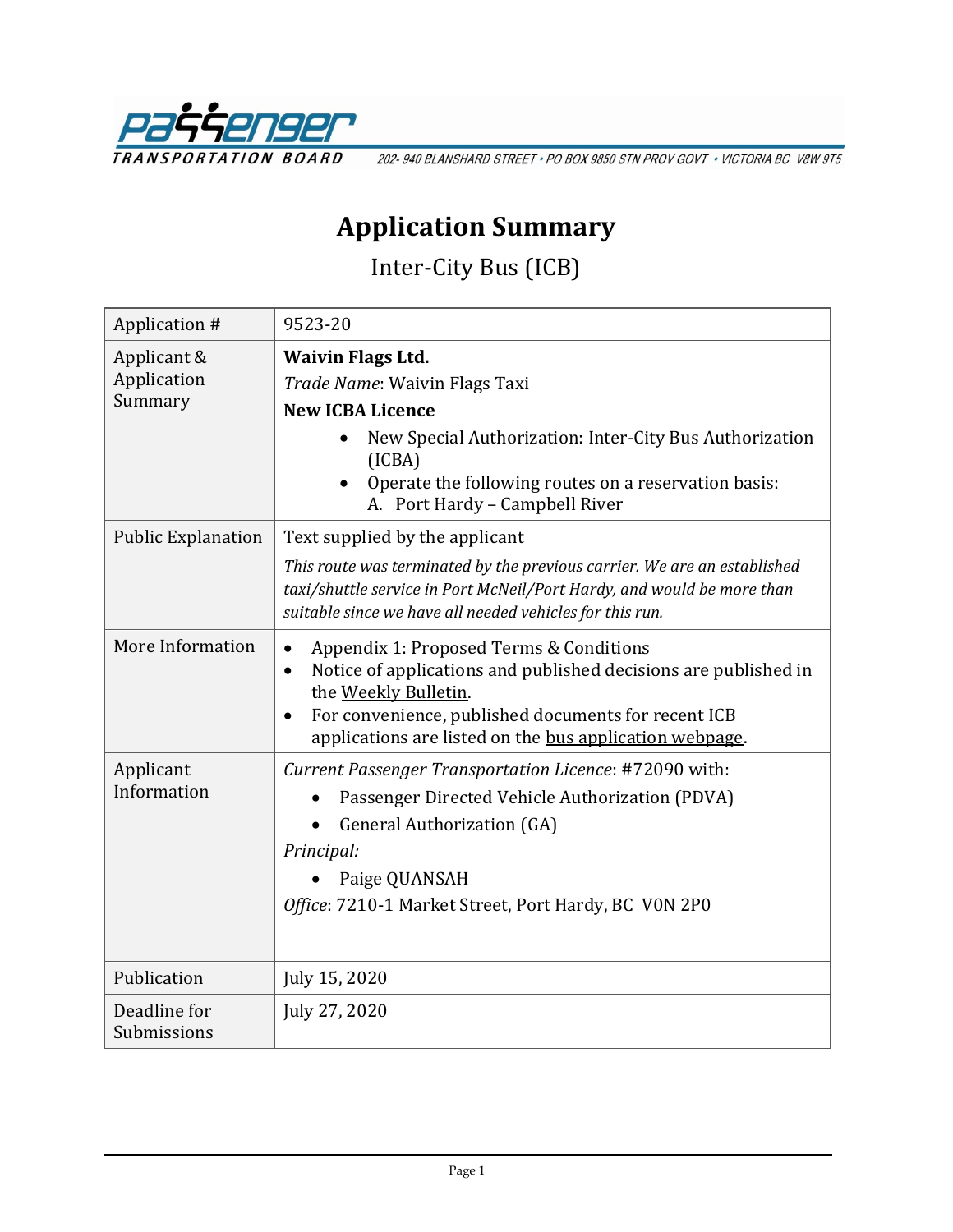## **Appendix 1**

## **Waivin Flags Ltd.**

Waivin Flags Taxi

## **Special Authorization & Proposed Terms & Conditions of Licence**

The applicant seeks approval of its Inter-City Bus Authorization (ICBA) that, if approved in whole, will contain the terms and condition set out below.

| <b>Special Authorization</b><br><b>INTER-CITY BUS AUTHORIZATION (ICBA)</b><br><b>Terms &amp; Conditions</b> |                                                                                                                                                                                                                                                 |  |
|-------------------------------------------------------------------------------------------------------------|-------------------------------------------------------------------------------------------------------------------------------------------------------------------------------------------------------------------------------------------------|--|
| <b>Definitions</b>                                                                                          | "Board" means the Passenger Transportation Board<br>"Registrar" means the Registrar, Passenger Transportation                                                                                                                                   |  |
| A. Legislative Requirements                                                                                 |                                                                                                                                                                                                                                                 |  |
| <b>Vehicle Identifiers</b>                                                                                  | Each motor vehicle operated under this authorization must display, at the<br>times and in the form and manner required by the Registrar, a vehicle<br>identifier that is:                                                                       |  |
|                                                                                                             | (a) issued to the licensee by the Registrar; or                                                                                                                                                                                                 |  |
|                                                                                                             | (b) authorized by the Registrar to be issued by the licensee.                                                                                                                                                                                   |  |
| <b>B.</b> Services                                                                                          |                                                                                                                                                                                                                                                 |  |
| <b>Services</b>                                                                                             | Transportation of passengers must be provided:                                                                                                                                                                                                  |  |
|                                                                                                             | (a) on a scheduled basis; and                                                                                                                                                                                                                   |  |
|                                                                                                             | (b) in accordance with minimum frequencies and other terms and<br>conditions of licence that apply to the routes and route points.                                                                                                              |  |
| <b>Schedules</b>                                                                                            | The licence holder must publish, in a manner accessible to the general<br>public, a schedule for each route with the time and location of each stop;<br>and must carry in each vehicle a copy of the schedule that the vehicle is<br>following. |  |
| <b>Alternative Points</b>                                                                                   | The licence holder may pick up or drop off passengers at any location,<br>municipality or unincorporated area that is between the terminating<br>points and along the highway corridors for the inter-city bus routes<br>below.                 |  |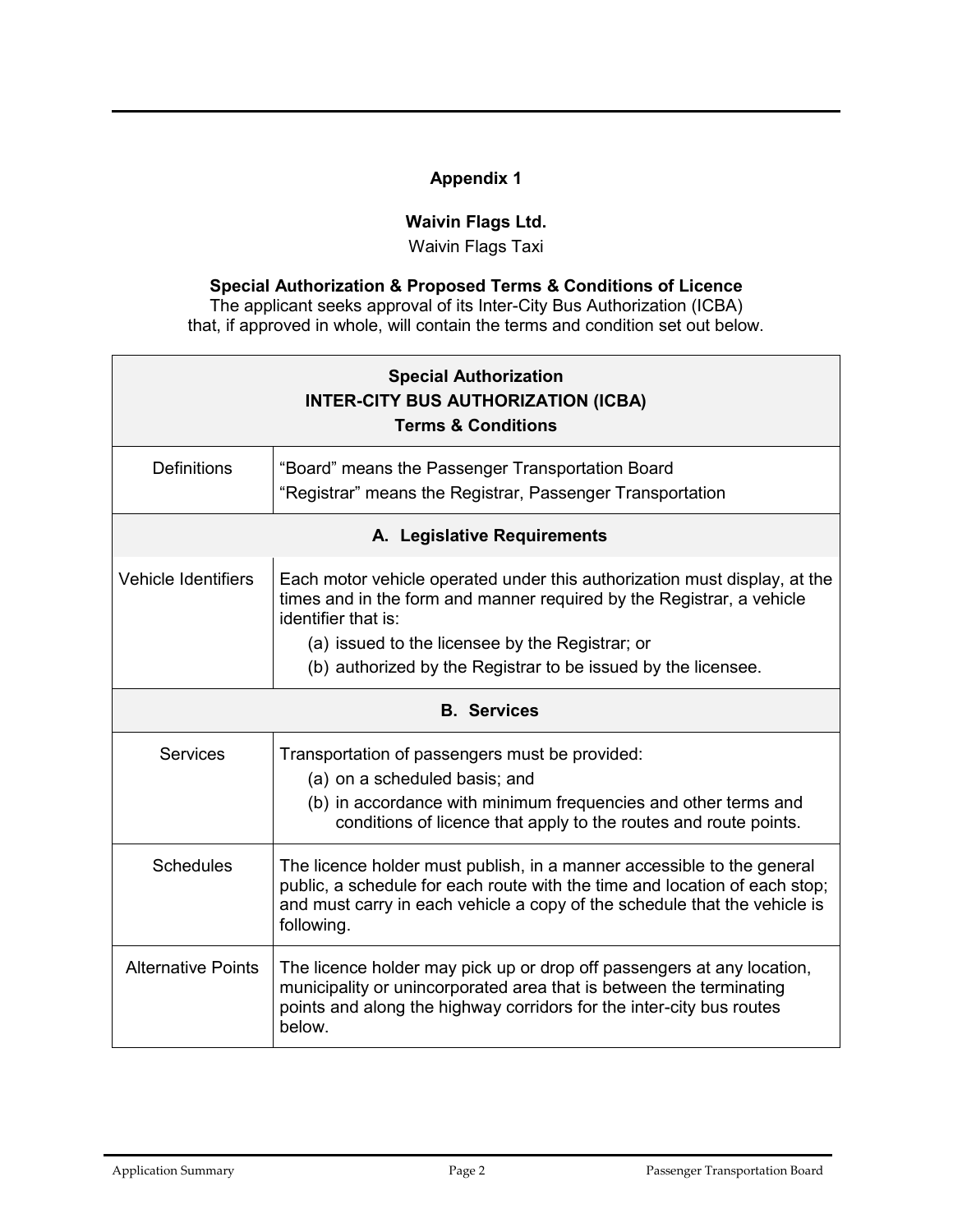| Route 1                                                                             |                                                                                                                                                                                                              |  |
|-------------------------------------------------------------------------------------|--------------------------------------------------------------------------------------------------------------------------------------------------------------------------------------------------------------|--|
| <b>Terminating Point 1:</b>                                                         | <b>Campbell River</b>                                                                                                                                                                                        |  |
| <b>Terminating Point 2:</b>                                                         | <b>Port Hardy</b>                                                                                                                                                                                            |  |
| Corridors:                                                                          | Highway 19: Port Hardy - Campbell River<br>Highway 19: Campbell River - Port Hardy                                                                                                                           |  |
| <b>Route Points</b>                                                                 | Minimum Frequencies                                                                                                                                                                                          |  |
| City of Port Hardy                                                                  | 3 trips per week in each direction                                                                                                                                                                           |  |
| <b>Town Port McNeil</b>                                                             | 3 trips per week in each direction                                                                                                                                                                           |  |
| Village of Woss                                                                     | 3 trips per week in each direction                                                                                                                                                                           |  |
| <b>Village of Sayward</b>                                                           | 3 trips per week in each direction                                                                                                                                                                           |  |
| <b>City of Campbell River</b>                                                       | 3 trips per week in each direction                                                                                                                                                                           |  |
| <b>C.</b> Other Requirements                                                        |                                                                                                                                                                                                              |  |
| Transfer of a<br>licence                                                            | This special authorization may not be assigned or transferred except with<br>the approval of the Board pursuant to section 30 of the Passenger<br><b>Transportation Act.</b>                                 |  |
| Liquor Control and<br>Licensing Act<br><b>Cannabis Control</b><br>and Licensing Act | The licensee must at all times ensure passenger directed vehicles under<br>their licence are operated in compliance with the Liquor Control and<br>Licensing Act and the Cannabis Control and Licensing Act. |  |

The applicant holds a licence with a Passenger Directed Vehicle Authorization that contain the terms and condition set out below, and which are included in this summary for information.

| <b>Special Authorization</b><br><b>Passenger Directed Vehicles Authorization</b><br><b>Terms &amp; Conditions</b> |                                                                                                               |
|-------------------------------------------------------------------------------------------------------------------|---------------------------------------------------------------------------------------------------------------|
| <b>Definitions</b>                                                                                                | "Board" means the Passenger Transportation Board<br>"Registrar" means the Registrar, Passenger Transportation |
| A. Legislative Requirements                                                                                       |                                                                                                               |
| Vehicle Identifiers                                                                                               | Each motor vehicle operated under this authorization must display, at the                                     |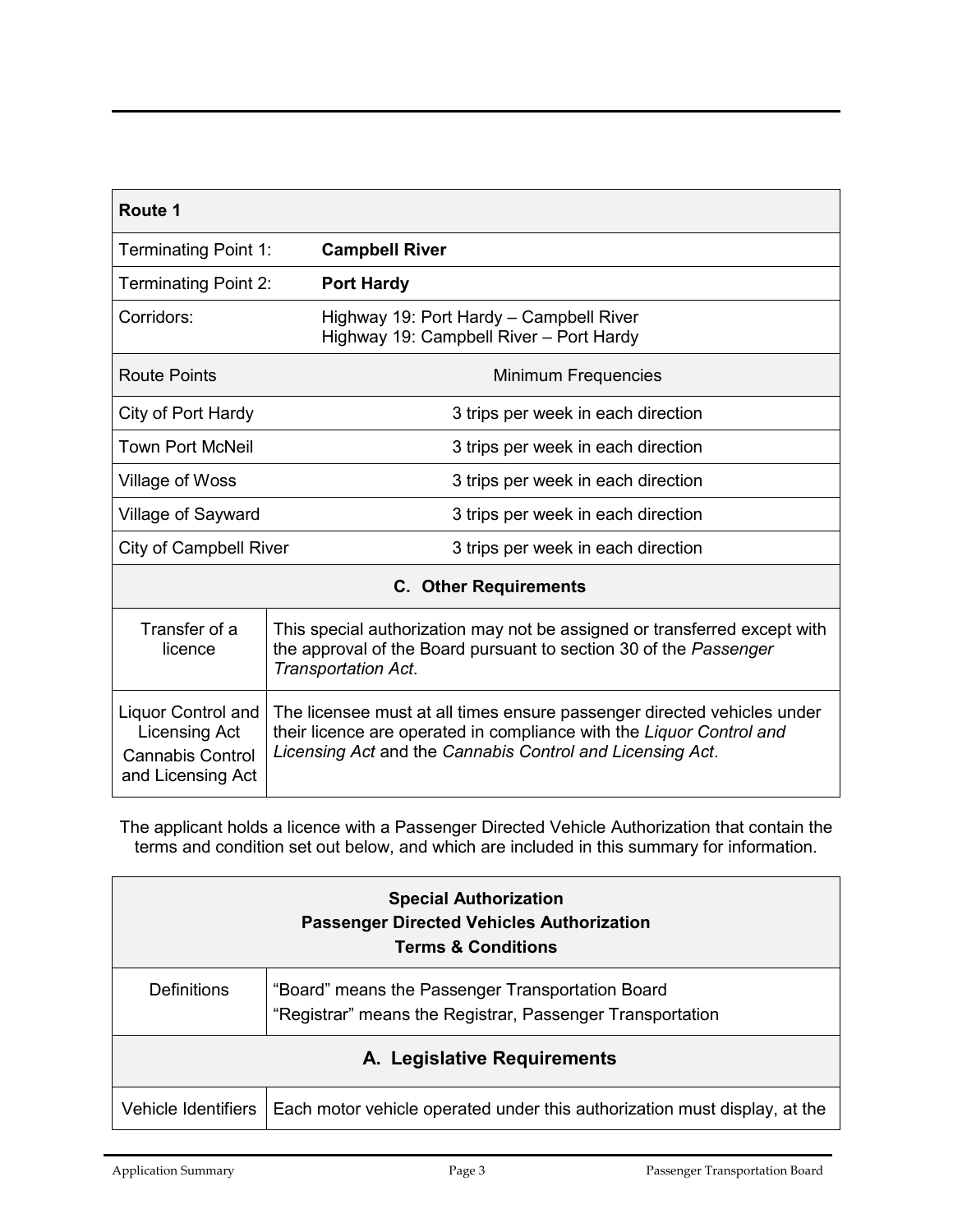| Data<br>Requirements                        | times and in the form and manner required by the Registrar, a vehicle<br>identifier that is:<br>(a) issued to the licensee by the Registrar; or<br>(b) authorized by the Registrar to be issued by the licensee.<br>The licensee must provide to the Registrar any information, including<br>personal information, and data that the Registrar or Board may require,<br>and as may be set in any applicable supplemental terms and conditions<br>and orders of the Registrar or Board, within time periods that the<br>Registrar or Board may require, which may include, without limitation,<br>information and data set out in section 28(5)(a) to (c) of the Passenger<br>Transportation Act. |
|---------------------------------------------|--------------------------------------------------------------------------------------------------------------------------------------------------------------------------------------------------------------------------------------------------------------------------------------------------------------------------------------------------------------------------------------------------------------------------------------------------------------------------------------------------------------------------------------------------------------------------------------------------------------------------------------------------------------------------------------------------|
| <b>B. Passenger Transportation Vehicles</b> |                                                                                                                                                                                                                                                                                                                                                                                                                                                                                                                                                                                                                                                                                                  |
| Maximum Fleet<br>Size:                      | 10 vehicles of which:<br>two (2-7) passenger vehicles may be used under Service 1<br>$\bullet$<br>one (6-11) passenger vehicle may be used under Service 2<br>$\bullet$<br>five (2-7) passenger vehicles may be used under Service 3<br>$\bullet$<br>two (10-11) passenger vehicles may be used under Services 4, 5<br>& 6                                                                                                                                                                                                                                                                                                                                                                       |
|                                             | <b>Services</b>                                                                                                                                                                                                                                                                                                                                                                                                                                                                                                                                                                                                                                                                                  |
| <b>Service 1</b>                            |                                                                                                                                                                                                                                                                                                                                                                                                                                                                                                                                                                                                                                                                                                  |
| Originating Area:                           | Transportation of passengers may only originate from Port McNeill and<br>points along the following corridors:<br>Highway 19 between Port Hardy and Sayward (including Zeballos<br>and Woss), and<br>Highway 30 to and including Port Alice.                                                                                                                                                                                                                                                                                                                                                                                                                                                     |
| Destination Area:                           | Transportation of passengers may terminate at any point on Vancouver<br>Island between Port Hardy and Victoria International Airport.                                                                                                                                                                                                                                                                                                                                                                                                                                                                                                                                                            |
| <b>Reverse Trips</b>                        | Transportation of passengers may only originate in the destination area if<br>the transportation terminates in the originating area.                                                                                                                                                                                                                                                                                                                                                                                                                                                                                                                                                             |
| <b>Express</b><br>authorizations:           | (i) Vehicles may, from within the originating areas only, pick up<br>passengers who hail or flag the motor vehicle from the street.                                                                                                                                                                                                                                                                                                                                                                                                                                                                                                                                                              |
| <b>Service 2</b>                            |                                                                                                                                                                                                                                                                                                                                                                                                                                                                                                                                                                                                                                                                                                  |
| Originating Area:                           | Transportation of passengers may only originate from Port McNeill,<br>Beaver Cove, Telegraph Cove, Nimpkish Heights, Hyde Creek or Port<br>Hardy.                                                                                                                                                                                                                                                                                                                                                                                                                                                                                                                                                |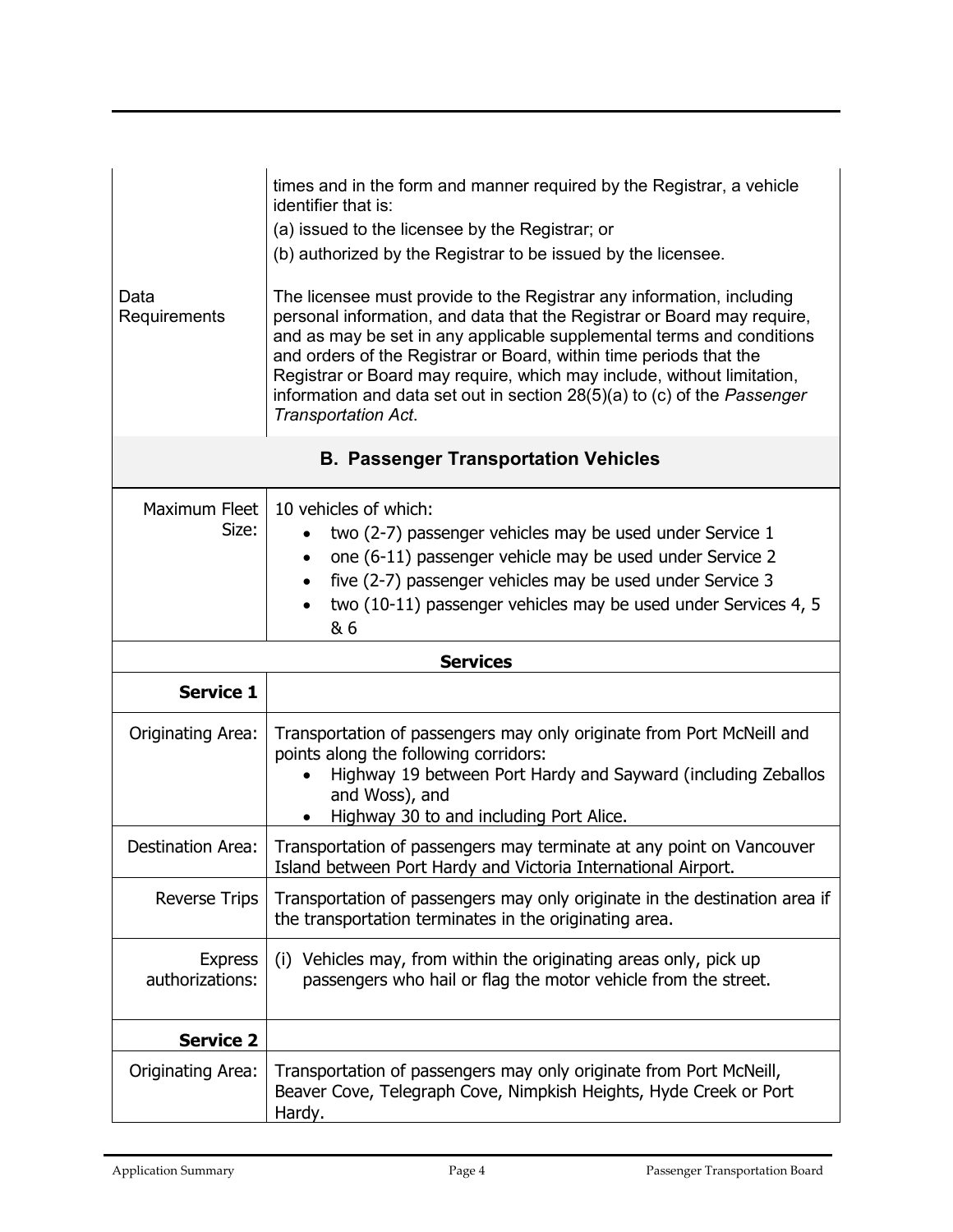| <b>Destination Area:</b>          | Transportation of passengers may terminate at Port Hardy Airport.                                                                                                                                                                                                                                                                                            |
|-----------------------------------|--------------------------------------------------------------------------------------------------------------------------------------------------------------------------------------------------------------------------------------------------------------------------------------------------------------------------------------------------------------|
| <b>Reverse Trips:</b>             | Transportation of passengers may only originate in the destination area if<br>the transportation terminates in the originating area.                                                                                                                                                                                                                         |
| <b>Service 3</b>                  |                                                                                                                                                                                                                                                                                                                                                              |
| Originating Area:                 | Transportation of passengers may only originate from Port Hardy and<br>points along the following corridors:<br>Highway 19 between Port Hardy and Sayward (including Zeballos<br>and Woss), and<br>Highway 30 to and including Port Alice<br>$\bullet$                                                                                                       |
| <b>Destination Area:</b>          | Transportation of passengers may terminate at any point on Vancouver<br>Island between Port Hardy and Victoria International Airport.                                                                                                                                                                                                                        |
| <b>Reverse Trips</b>              | Transportation of passengers may only originate in the destination area if<br>the transportation terminates in the originating area.                                                                                                                                                                                                                         |
| <b>Express</b><br>authorizations: | (i) Vehicles must be equipped with a meter that calculates fares on a<br>time and distance basis.                                                                                                                                                                                                                                                            |
|                                   | (ii) Vehicles may be equipped with a top light.                                                                                                                                                                                                                                                                                                              |
|                                   | (iii) Vehicles may, from within the originating areas only, pick up<br>passengers who hail or flag the motor vehicle from the street.                                                                                                                                                                                                                        |
| <b>Service 4</b>                  |                                                                                                                                                                                                                                                                                                                                                              |
| Originating Area:                 | Transportation of passengers may only originate from any point in the<br>District of Port Hardy.                                                                                                                                                                                                                                                             |
| <b>Destination Area:</b>          | Transportation of passengers may only terminate at any point:<br>in the Metro Vancouver Regional District north of the Fraser River<br>east to Maple Ridge and north to Porteau Cove<br>in the Metro Vancouver Regional District south of the Fraser River<br>east to but not including Langley, and south to the Canada/US<br>border<br>on Vancouver Island |
| Return Trips:                     | The same passengers may only be returned from where their trip<br>terminates in the <i>destination area</i> to any point in the <i>originating area</i> if<br>the return trip is arranged by the time the originating trip terminates.                                                                                                                       |